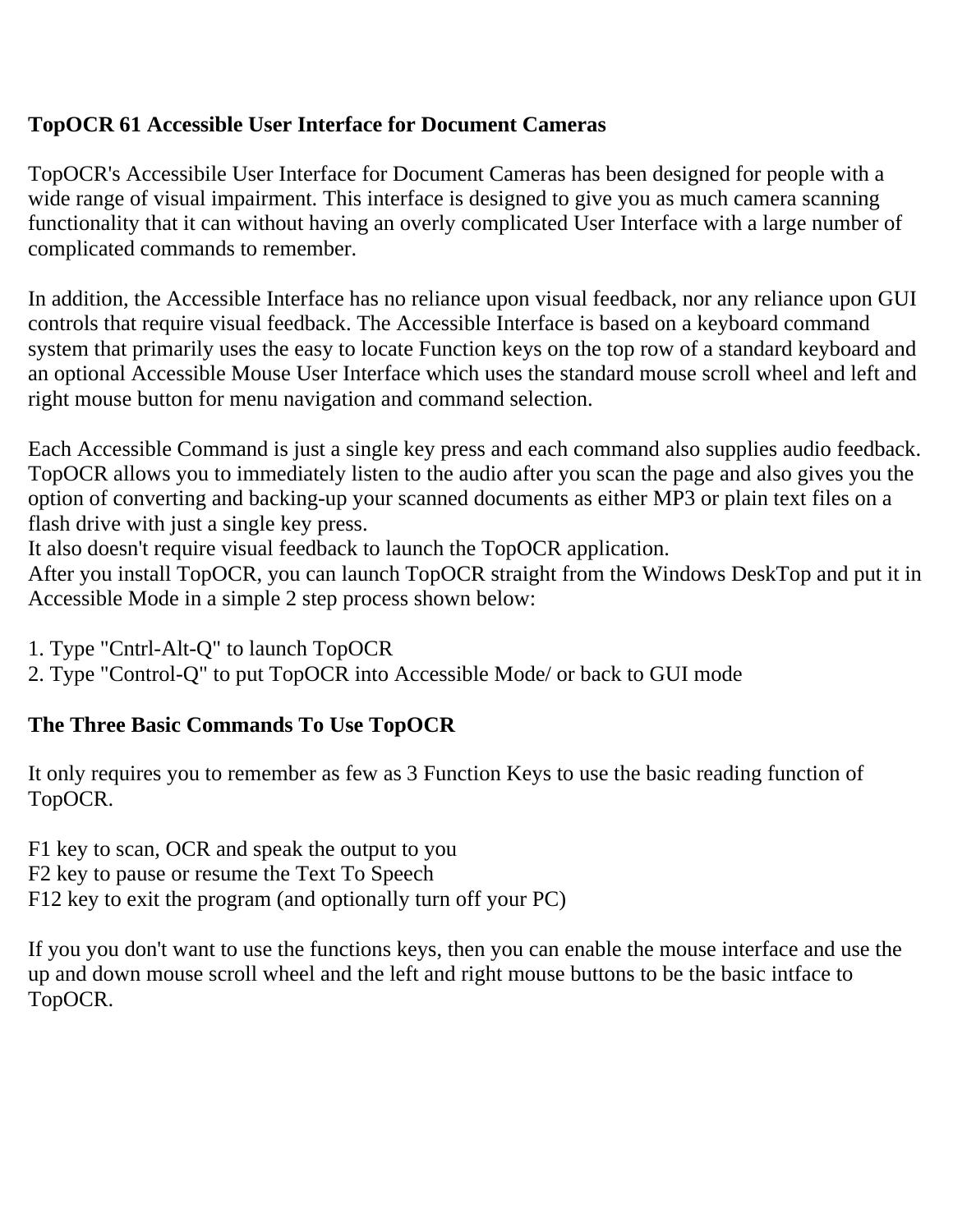#### **TopOCR Reader Accessible User Interface Function Keys**

Here is a complete description of all of the Accessible Function Keys:

- F1 Scan an image, OCR the image, and read the OCR Output
- F2 Pause/Resume Text To Speech reading
- F3 Select between a document camera or TWAIN scanner default is document camera
- F4 Save the OCR output as MP3 audio or text and copy it to an MP3 player or flash drive
- F5 Turn ON/OFF Super Resolution mode, default is OFF
- F6 Select Operating Mode Standard, Straighten Columns, Neural Warp or Turbo
- F7 Select Document Camera or WebCam Default if only 1 camera is present
- F8 Select Capture Delay Timer for Image Capture Default is 10 seconds
- F9 Select Language for OCR and Speech Default is English
- F10 Select Volume select the volume of the voice
- F11 Audio and Screen Help Information
- F12 Exit TopOCR (and optionally shutdown PC)

## **TopOCR's Control Keys**

The TopOCR Accessible User Interface also uses 5 easy to locate (Control+QWERT) control keys that are described below:

Control-Q - switch between the Accessible User Interface mode and the standard Windows GUI mode - the default is the standard Windows GUI mode.

Control-W - turn ON/OFF "Debug Mode" (before OCR text is spoken - announce number of spelling errors, light level and document alignment) - default is OFF.

Control-E - change the format of the saved OCR text output as either an MP3 audio or raw text file.

Control-R - change Exit TopOCR F12 key function (exit application only or exit application and shutdown PC - the default is exit application only).

Control-T - turn ON/OFF Mouse Accessible User Interface - default is OFF.

# **Accessible OCR Output Replay Commands**

The TopOCR Accessible User Interface also has additional OCR Output Replay Commands that provides finer access to the OCR output Reading Data.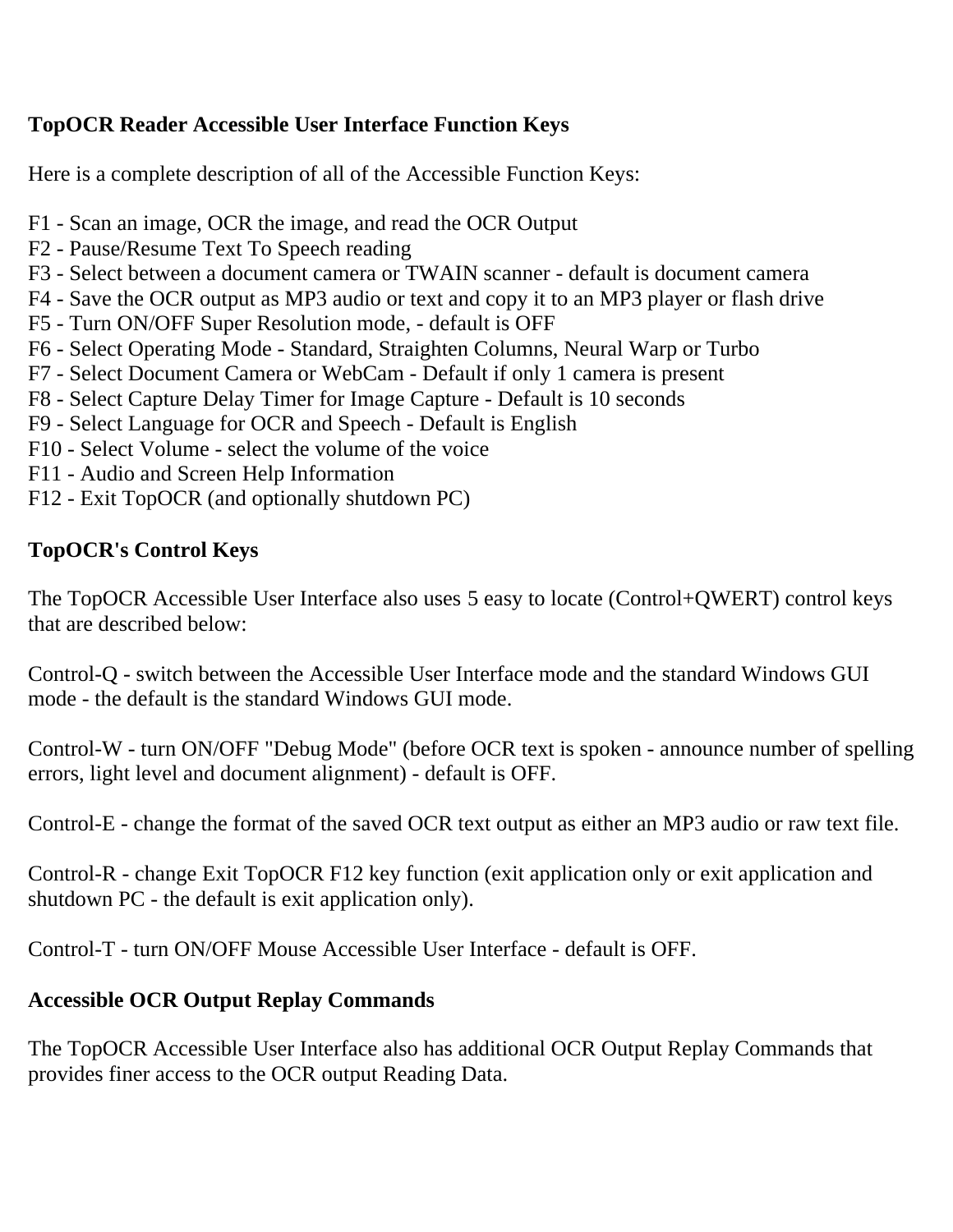Ctrl-1 - Replay the entire page audio Ctrl-2 - Replay the page audio - one sentence at a time

## **TopOCR's Scroll Control Keys**

TopOCR also has four keys to allow you to scroll a displayed image.

Down Arrow - Scroll the currently displayed image downward Up Arrow - Scroll the currently displayed image upward Left Arrow - Scroll the currently displayed image to the left Right Arrow - Scroll the currently displayed image to the right

#### **TopOCR Accessible Mouse UI**

The Accessible Mouse UI uses the standard left and right mouse button and vertical scroll wheel. You can move the scroll wheel up or down to scroll through the Command Menu shown below.

You can select the command you just scrolled to with the left mouse button, or pause/resume the Text To Speech with the right mouse button. These two buttons and the menu scroll wheel can serve as the entire operating interface and can also be used in combination with the keyboard interface!

#### **TopOCR Mouse Command Menu**

Use the mouse scroll wheel to scroll up or down through the list of commands and the left mouse button to select the command and the right mouse button to pause or resume the Text To Speech.

 Scan an image from the document camera, OCR the image, and read the OCR Output Save the OCR output as MP3 audio or text and copy it to an MP3 player or flash drive Select Operating Mode - Standard, Straighten Columns, Neural Warp, Turbo Mode Select Capture Delay Timer for Image Capture - Default is 10 seconds Select Language for OCR and Speech - Default is English Turn ON/OFF "Debug Mode" Turn On/Off Super Resolution Mode Select between a document camera or TWAIN scanner - default is document camera change the format of the saved OCR text output as either an MP3 audio or raw text file Replay the entire page audio Replay the page audio - one sentence at a time Audio and Screen Help Information Shutdown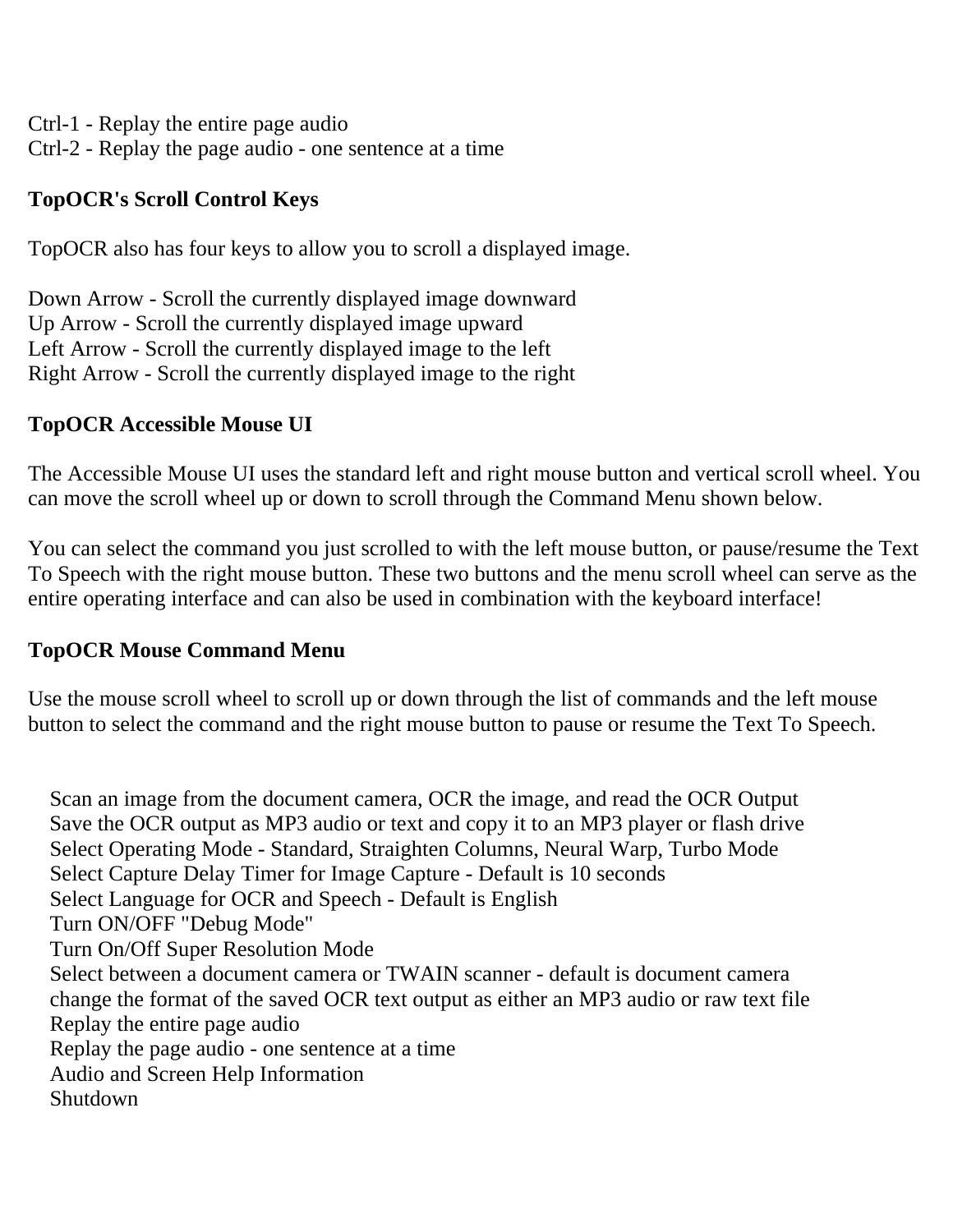### **Using TopOCR's Debug Mode**

The Debug Mode will tell you the light level (a level of 10 or greater is recommended). It will also tell you if there is any text that that have been clipped at the edge of the image, as well as the number of spelling errors. Please note that spelling errors will include words not in the dictionary as well as OCR errors.

### **TopOCR's Text To Speech System with Multiple Voices**

Please note that TopOCR is configured by default to be a US English system and so does have a dependency on a US English MS Speech voice being available in order to use the TTS system. If you are operating on a version of Windows on any location other than US English, then you will need to install the MicroSoft Speech US English voice and optionally any additional voices you may require. Please go to our Voices page for more information.

#### **TopOCR Installation**

After you double-click on the TopOCR installation file there are 3 steps to complete the installation:

 Select "Yes" to allow User Account Control to install the program Press "Enter" to begin installation Press "Enter" to finish installation

### **TopOCR Configuration**

Once you've installed TopOCR on your PC then you're ready to configure it for use with your document camera. This generally only needs to be done once and takes just a few seconds to complete.

1. Plug your document camera into a USB 2.0 port on your PC.

- 2. Launch the TopOCR application by typing Ctrl+Alt+Q from the DeskTop Window.
- 3. Type "Control-Q" to put TopOCR into Accessible Mode.
- 4. TopOCR's default language is English, use the F9 key to select another language.

5. If you have a PC with more than one webcam/document camera, use the F7 key to select the correct one

TopOCR's configuration, like its operation is 100% Accessible, there are no on screen dialogs, menus, or buttons that would require the use of an external screen reader. All functions are handled through the keyboard or mouse with text to speech feedback.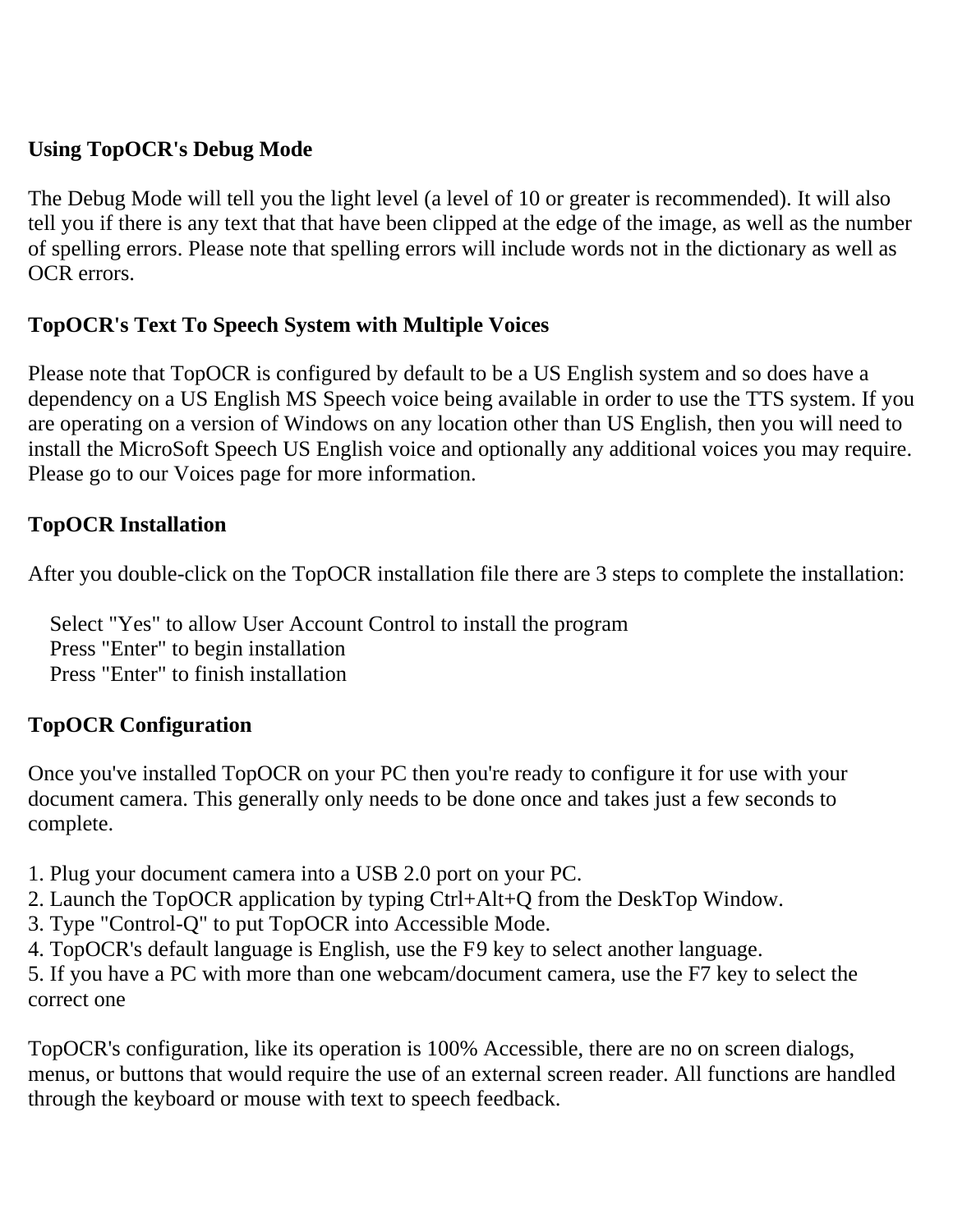### **Using Software to Help You!**

In order to get the highest OCR accuracy, documents cannot be rotated, or distorted by a page curl effect along the edge of the binder. Depending on the type of document you are scanning, you may want to determine which Page Distortion Correction option will work for best for you. The default which would be suitable for simple images is OFF, however for scanning books and magazines we recommend enabling either the Straighten Columns or Neural Warp function. This will correct for distortion and greatly improve OCR accuracy.

In addition, there is a "Debug Mode" key, if you enable Debug Mode, TopOCR's Text To Speech feedback will announce the light level, if there are page clipping errors and how many spelling errors there are. This will help you "troubleshoot" finding the best Page Distortion Correction setting.

You can change the Page Distortion Correction setting and enable or disable the Debugging Mode by learning just two new functions!

F6 - Page Distortion Correction with Neural Warp and Straighten Columns Ctrl-W - Debug Mode to detect clipped pages, light level and spelling errors

Using the optimum Page Distortion Correction setting is the ONLY way to consistantly get high OCR accuracy.

### **TopOCR and the Clipboard**

After OCR, TopOCR automatically places the recognized text in the clipboard, you can then switch to another application and paste the output into this application. TopOCR also allows you to paste images with "Control-V" into the clipboard and have them automatically read to you. A "quick and dirty" screen reader can be easily implemented in TopOCR's Accessible User Interface by typing "Ctrl + Alt + Print Screen" and then typing "Control V" in TopOCR.

#### **TopOCR Keyboard Shortcut**

When you install TopOCR it automatically creates a keyboard shortcut. Pressing the Ctrl+Alt+Q key combination will launch TopOCR from the DeskTop. If you want to change the TopOCR keyboard shortcut key to another letter, you can by using the following procedure:

- 1. Right-click on the DeskTop TopOCR shortcut, and then click Properties
- 2. In the Shortcut Properties dialog box, click the Shortcut tab
- 3. Click in the Shortcut key box, press the key on your keyboard that you want to use in combination